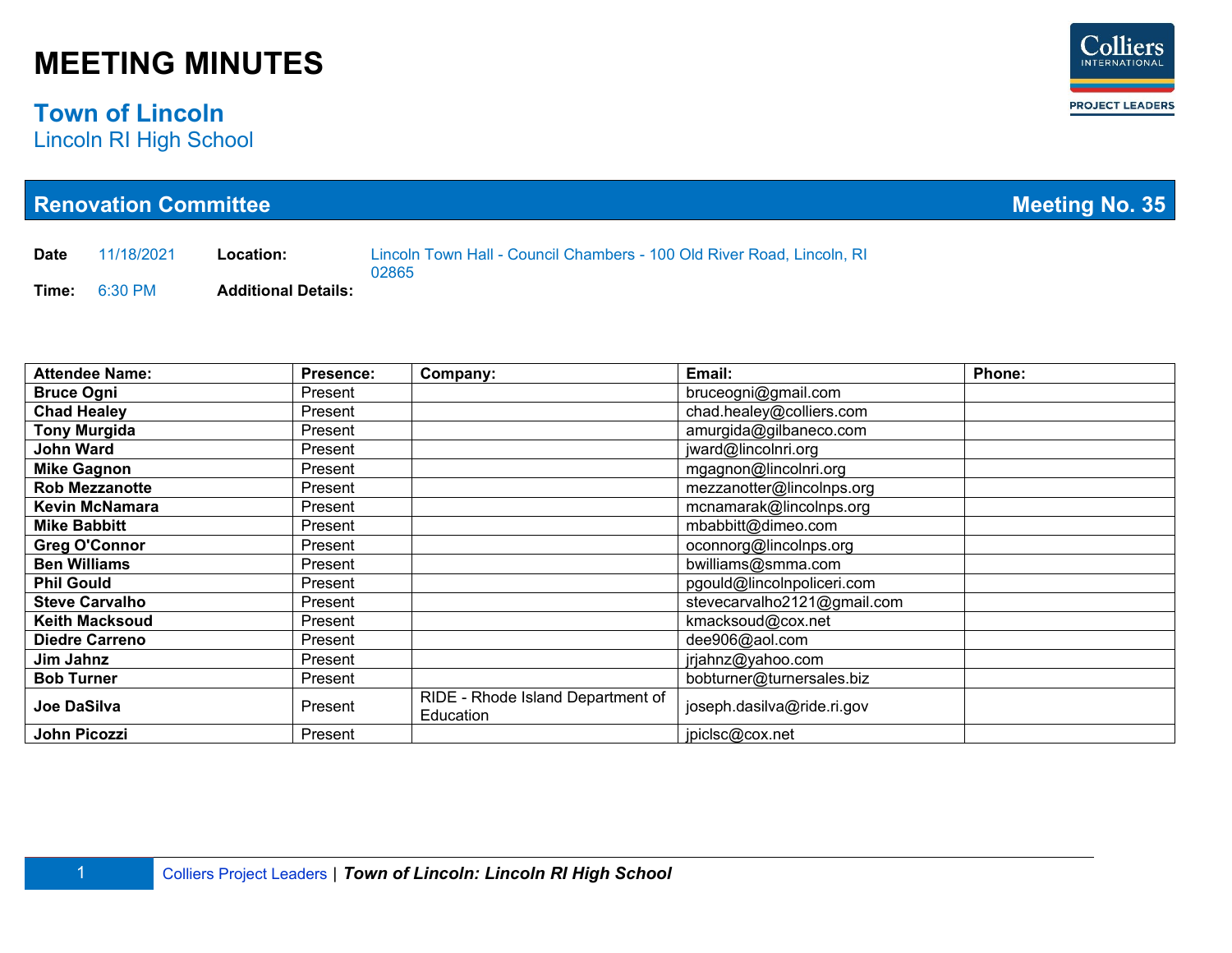

#### **Agenda:**

| Item# | <b>Name</b>                                                |
|-------|------------------------------------------------------------|
|       | Discussion with RIDE Regarding Reimbursement Opportunities |
| 2     | <b>Meeting Minutes</b>                                     |
| 3     | Requisitions                                               |
| -4    | <b>OPM RFP Proposal</b>                                    |
| 5     | 5 Year Plan                                                |

These minutes are intended to reflect the important issues and action items as discussed at the meeting on the referenced date. If there are any discrepancies, please respond by email to **chad.healey@colliers.com** within one week of publication.

|                                                                                  |          |                  |                                                                                                                                                                                                                                                                                                                                                                                                                                                                                                                                                                                                                                                                                                                                                                                                                                                                                                                                                                                                                                                                                                                                                                                                                                                             |                         | <b>Target</b> |                            |
|----------------------------------------------------------------------------------|----------|------------------|-------------------------------------------------------------------------------------------------------------------------------------------------------------------------------------------------------------------------------------------------------------------------------------------------------------------------------------------------------------------------------------------------------------------------------------------------------------------------------------------------------------------------------------------------------------------------------------------------------------------------------------------------------------------------------------------------------------------------------------------------------------------------------------------------------------------------------------------------------------------------------------------------------------------------------------------------------------------------------------------------------------------------------------------------------------------------------------------------------------------------------------------------------------------------------------------------------------------------------------------------------------|-------------------------|---------------|----------------------------|
| <b>Name</b>                                                                      | Item $#$ | <b>Item Date</b> | <b>Description</b>                                                                                                                                                                                                                                                                                                                                                                                                                                                                                                                                                                                                                                                                                                                                                                                                                                                                                                                                                                                                                                                                                                                                                                                                                                          | Responsible             | Complete      | <b>Status</b>              |
| <b>Discussion</b><br>with RIDE<br>Regarding<br>Reimbursem<br>ent<br>Opportunitie | 1.1      |                  | Dr. Joe DaSilva joined this committee meeting at the request of the<br>committee to resolve some questions the committee had regarding<br>what amount of state reimbursement was available for a project like this<br>and what would it require to be able to apply for such reimbursement.<br>Joe provided a few handouts to help with the discussion. He confirmed<br>that the Town of Lincoln would be eligible for a base reimbursement of<br>39.4% if submitting by the "Spring Deadline" February, 15th, 2022.<br>Submitting by this Spring deadline also opens the doors for the<br>possibility of as much as 20% in additional bonus points. If this deadline<br>is missed and the submission is made for the Fall Deadline of 2022<br>instead, the percentages decrease to a 35% base & no more than<br>17.5% in potential bonuses. He recommended having the town/school<br>hire a demographer or educational planner to help build the case for the<br>need to have this facility. One example discussed is that the school<br>could also have band practice there. Another is, would other schools in<br>the district also frequently use it and does it solve a need for them as<br>well as the High School? Joe said that RIDE does encourage | Renovation<br>Committee |               | For<br>Information<br>Only |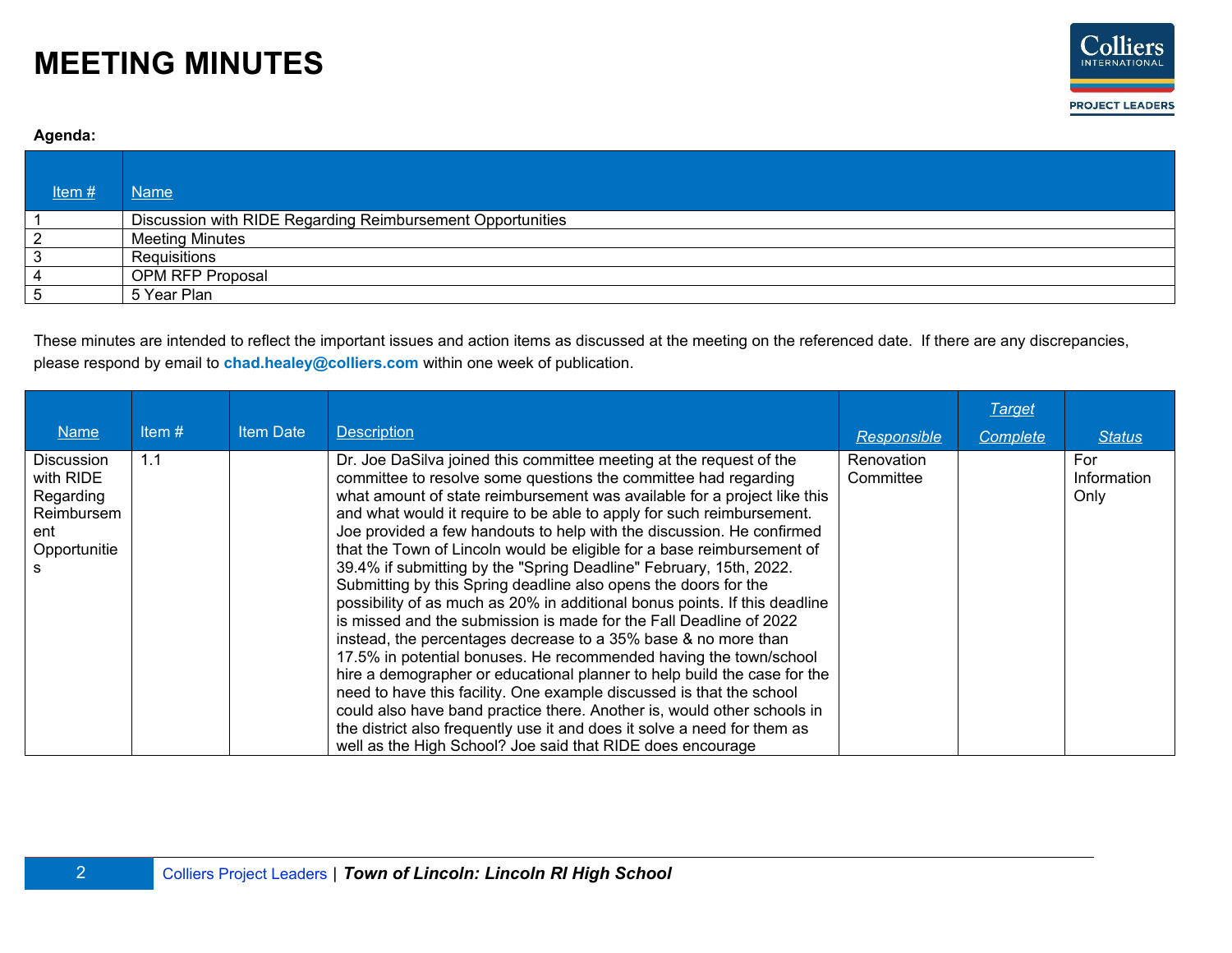

|                |       |           |                                                                                                                                           |             | <b>Target</b> |               |
|----------------|-------|-----------|-------------------------------------------------------------------------------------------------------------------------------------------|-------------|---------------|---------------|
| <b>Name</b>    | Item# | Item Date | <b>Description</b>                                                                                                                        | Responsible | Complete      | <b>Status</b> |
|                |       |           | community use of the facility as well, but made it clear that those                                                                       |             |               |               |
|                |       |           | numbers can't be factored into the case for why it's needed. RIDE does                                                                    |             |               |               |
|                |       |           | not recommend any particular contractors or vendors but did say to                                                                        |             |               |               |
|                |       |           | utilize the Division of Purchasing at the state to find companies that                                                                    |             |               |               |
|                |       |           | may be interested and capable of completing this work. There is a list of                                                                 |             |               |               |
|                |       |           | Pre-qualified "Prime" contractors that must be chosen from.<br>The meeting minutes from the 11/04/21 Renovation Committee Meeting         |             |               |               |
| Meeting        | 2.1   |           | were approved tonight, as amended based on a few                                                                                          | Renovation  | 11/18/2021    | Closed        |
| <b>Minutes</b> |       |           | comments/clarifications reviewed during tonight's meeting.                                                                                | Committee   |               |               |
|                |       |           | Gilbane's Requisition #42 was presented again at this meeting in the                                                                      |             |               |               |
|                |       |           | same amount of \$119,152.37. Still representing 99% billed to date. This                                                                  |             |               |               |
|                |       |           | was signed by SMMA - certifying it. The letter issued to Gilbane earlier                                                                  |             |               |               |
|                |       |           | in the day regarding why this wasn't approved and instead tabled at the                                                                   |             |               |               |
|                | 3.1   |           | last meeting, was provided to the committee and discussed during                                                                          | Renovation  |               |               |
| Requisitions   |       |           | tonight's meeting. The committee stands firm that the project's punch                                                                     | Committee   |               | In Progress   |
|                |       |           | list needs to be 100% complete before they will approve another                                                                           |             |               |               |
|                |       |           | requisition. Tony from Gilbane explained that this wasn't a 100% billing                                                                  |             |               |               |
|                |       |           | and that the trades with outstanding punch list items have had money                                                                      |             |               |               |
|                |       |           | withheld already. The requisition is submitted only for completed work.                                                                   |             |               |               |
|                |       |           | Gilbane's Requisition #43 was presented for the first time tonight. In the                                                                |             |               |               |
|                |       |           | amount of \$131,643.14 and also represents 99% billed to date. This                                                                       |             |               |               |
|                |       |           | has also been signed by SMMA - Certifying it. The Renovation                                                                              | Renovation  |               |               |
| Requisitions   | 3.2   |           | Committee's stance as noted during the discussion of the two                                                                              | Committee   |               | In Progress   |
|                |       |           | requisitions presented tonight, is to not approve another Gilbane<br>Requisition until all punch list items on the project have been 100% |             |               |               |
|                |       |           | completed.                                                                                                                                |             |               |               |
| Requisitions   | 3.3   |           | Along with the discussion of the two requisitions presented tonight, was                                                                  | Renovation  |               | In Progress   |
|                |       |           | further discussion regarding ATP-483 in the unchanged amount of                                                                           | Committee   |               |               |
|                |       |           | \$27,200 (to be applied against construction contingency). This change                                                                    |             |               |               |
|                |       |           | is for Gilbane's subcontractor to provide a Final Property Survey. Not                                                                    |             |               |               |
|                |       |           | just the utility as-built plan that they agree is owed under their current                                                                |             |               |               |
|                |       |           | contract. Gilbane is stating this is a "scope miss" and as such they have                                                                 |             |               |               |
|                |       |           | the right to apply construction contingency against it (acknowledging                                                                     |             |               |               |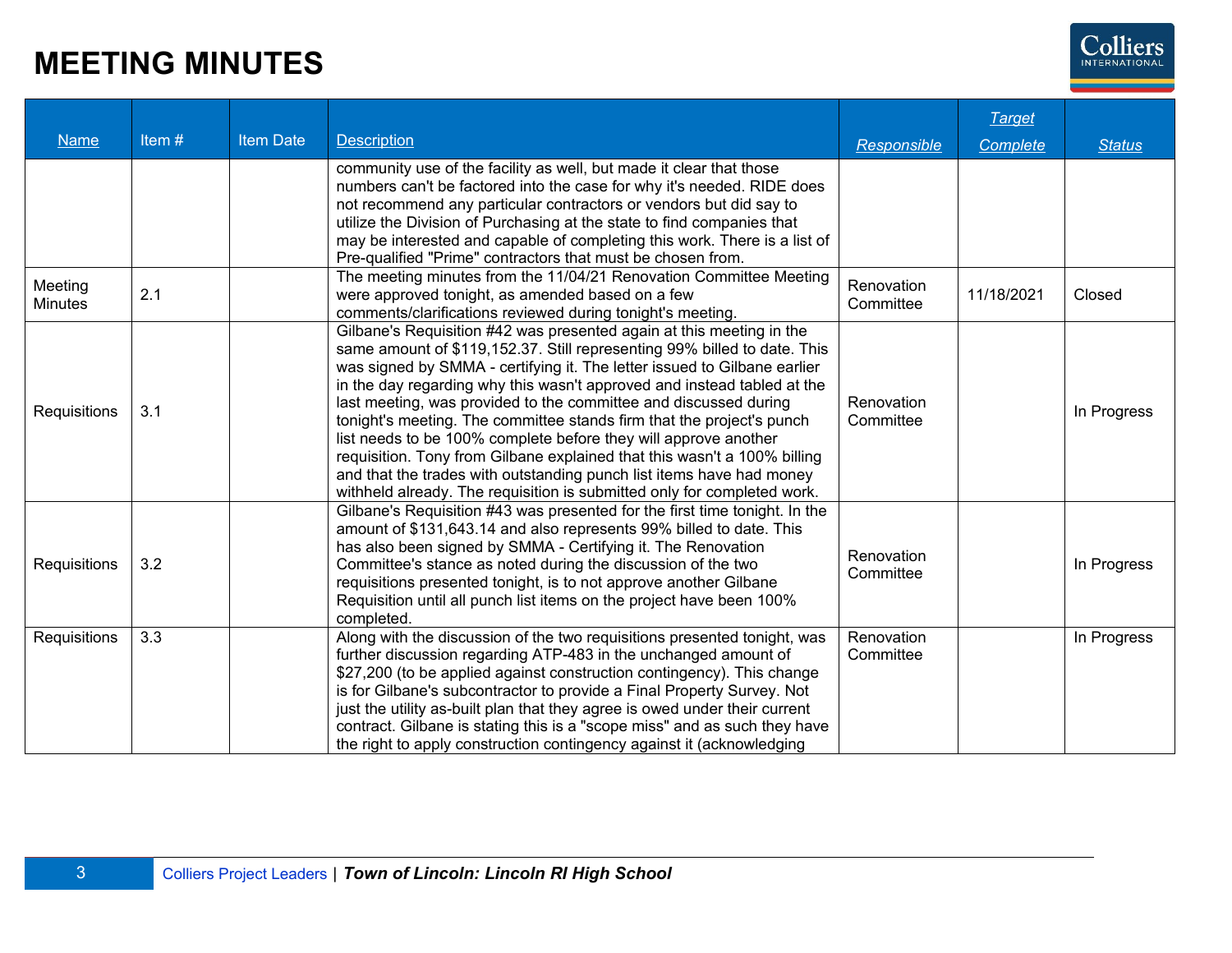

|              |          |                  |                                                                                                                                                      |                         | <b>Target</b> |               |
|--------------|----------|------------------|------------------------------------------------------------------------------------------------------------------------------------------------------|-------------------------|---------------|---------------|
| <b>Name</b>  | Item $#$ | <b>Item Date</b> | <b>Description</b>                                                                                                                                   | Responsible             | Complete      | <b>Status</b> |
|              |          |                  | that the GMP states committee approval is required for any such                                                                                      |                         |               |               |
|              |          |                  | changes that exceed \$5,000). The committee is taking the stance that                                                                                |                         |               |               |
|              |          |                  | this should have been included in the first place and that it should be                                                                              |                         |               |               |
|              |          |                  | owed to the Town without any additional cost through a change. Since                                                                                 |                         |               |               |
|              |          |                  | unable to get to a resolution during this meeting, it was discussed that                                                                             |                         |               |               |
|              |          |                  | the next step is likely to have the Town's Solicitor, Tony DeSisto, weigh<br>in and provide his interpretation of whether or not this Final Property |                         |               |               |
|              |          |                  | Survey is owed to the Town without using Construction Contingency to                                                                                 |                         |               |               |
|              |          |                  | pay for it.                                                                                                                                          |                         |               |               |
|              |          |                  | Of the couple of punch lists that were provided, the focus was on the                                                                                |                         |               |               |
|              |          |                  | one page punch list compiled by Gilbane earlier in the day. A couple                                                                                 |                         |               |               |
|              | 3.4      |                  | notes will be added to a revised list for the next meeting. It was                                                                                   |                         |               |               |
|              |          |                  | requested at this Renovation Committee Meeting to have the floor drain                                                                               |                         |               |               |
| Requisitions |          |                  | and epoxy coating in the auto shop added back to the list again. The<br>temperature concerns in the culinary space as well as in the high bay        | Colliers                |               | In Progress   |
|              |          |                  | shops should be added to this list. Even though trends won't make a                                                                                  |                         |               |               |
|              |          |                  | ton of sense to start taking until about a month from now as the                                                                                     |                         |               |               |
|              |          |                  | temperatures drop and remain dropped over the course of multiple                                                                                     |                         |               |               |
|              |          |                  | days. If the gym floor is not completed prior to the next Renovation                                                                                 |                         |               |               |
|              |          |                  | Committee, that should be added to this list as well.                                                                                                |                         |               |               |
|              |          |                  | Colliers excused themselves from the meeting at this time due to the                                                                                 |                         |               |               |
|              |          |                  | possibility that they may submit a quote to provide OPM services for the                                                                             |                         |               |               |
|              |          |                  | Physical Education Complex (PEC). The rest of these minutes were                                                                                     |                         |               |               |
| OPM RFP      |          |                  | provided to Colliers by Co-Chair Keith Macksoud to be included in the                                                                                | Renovation              |               |               |
|              | 4.1      |                  | minutes Colliers generates at each of these meetings. The PEC was                                                                                    |                         |               | In Progress   |
| Proposal     |          |                  | discussed. Mr. Babbitt is chairing the subcommittee to develop the RFP                                                                               | Committee               |               |               |
|              |          |                  | for the PEC. He handed out a draft of an RFP proposal for review by                                                                                  |                         |               |               |
|              |          |                  | the entire committee. Members of the subcommittee are: Diedre                                                                                        |                         |               |               |
|              |          |                  | Carreno, John Ward, Steve Carvalho, and Al Ranaldi. This                                                                                             |                         |               |               |
|              |          |                  | subcommittee will present another draft at the December 2nd Meeting.                                                                                 |                         |               |               |
| 5 Year Plan  | 5.1      |                  | Discussion was had regarding the 5 year plan, especially as it pertains<br>to RIDE reimbursement. It was agreed that due to the RIDE time            | Renovation<br>Committee |               | In Progress   |
|              |          |                  | schedule, the committee will meet more frequently. Unanimously                                                                                       |                         |               |               |